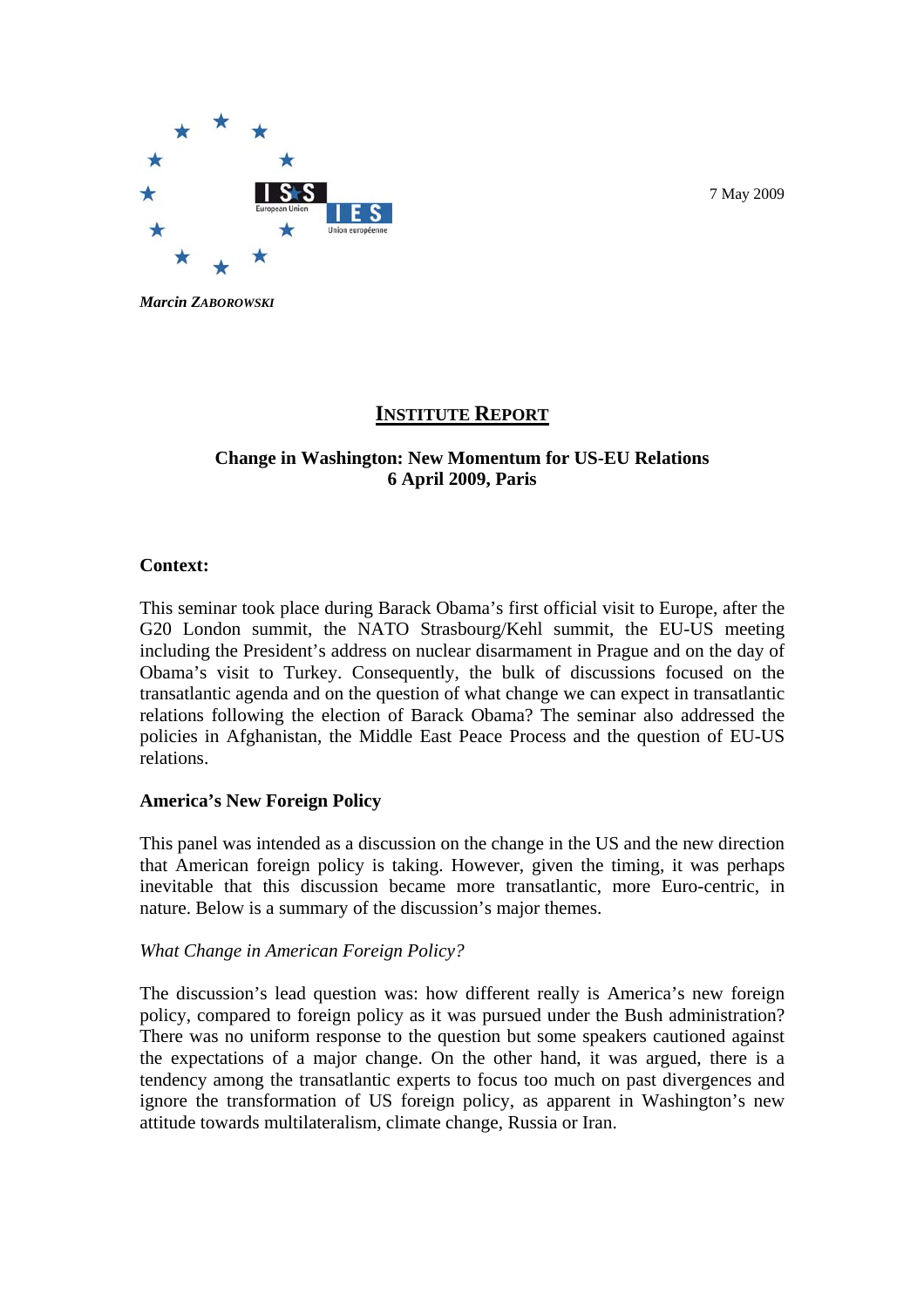## *The Russia Policy*

The new ('reset') Russia Policy was singled out for special attention in this panel. Again, there was some scepticism here as to whether the 'reset' policy was going to be sustainable. It was argued in this context that every US administration begins by attempting to recast relations with Russia only to be confronted with the issue's complexity and then essentially opting for continuity. However, it was also argued that the Obama-Medvedev accord on nuclear disarmament was a good step forward and that it was likely to deliver a replacement of the START treaty.

Two separate points were made in the context of a possible US-Russia *détente*. First, it was argued that a possible US re-engagement with Russia may force the Europeans to establish a more unified position *vis-à-vis* Moscow. Second, the US's outreach to Russia concerns global questions, such as disarmament, but not regional ones, such as the Caucasus or Ukraine. Should this be maintained the EU might end up being the main arbiter of Russia's regional policy. This, arguably, would not always be beneficial for the EU.

# *European Responses to America's New Foreign Policy*

A major theme on this panel was the question of why Europe is put in the position where it has to respond to the new American agenda. For some, this meant that the change is the US was in fact limited. But others argued that Europe has put itself in a reactive position by not being able to develop a coherent position on Afghanistan, the Middle East peace process or Russia. It was also argued that 'Europe now has the man it wanted', hence, the excuses to do less are no longer viable. In this context several American participants raised the question of whether Europeans will take some of the Guantanamo prisoners, what would be the European contribution in Afghanistan and whether the Europeans were prepared to join Obama's call for nuclear disarmament?

It was also argued that a momentum for a reinforced transatlantic co-operation was clearly there, as demonstrated by the enthusiastic reception that has greeted Obama in Europe. The Obama phenomenon shows, it was argued, that there has been an untapped potential for American leadership in Europe.

## **Afghanistan**

This discussion focused on the review of the US's Afghan policy, the role of the EU and the future of NATO.

## *The American Review*

The Afghanistan policy review process in the US was completed shortly before President Obama's visit to Europe. A domestic American debate has had a major impact on the outcome of the review process. Some in the US (on the left of the Democratic party) argued that the objectives of the Afghan operation should be scaled back and that Pakistan's toleration for insurgency presented the key problem. Other voices argued in favour of moving towards a defensive security posture – away from the focus on combating the Taliban and towards the protection of the civilian population. This method would essentially replicate the model applied by General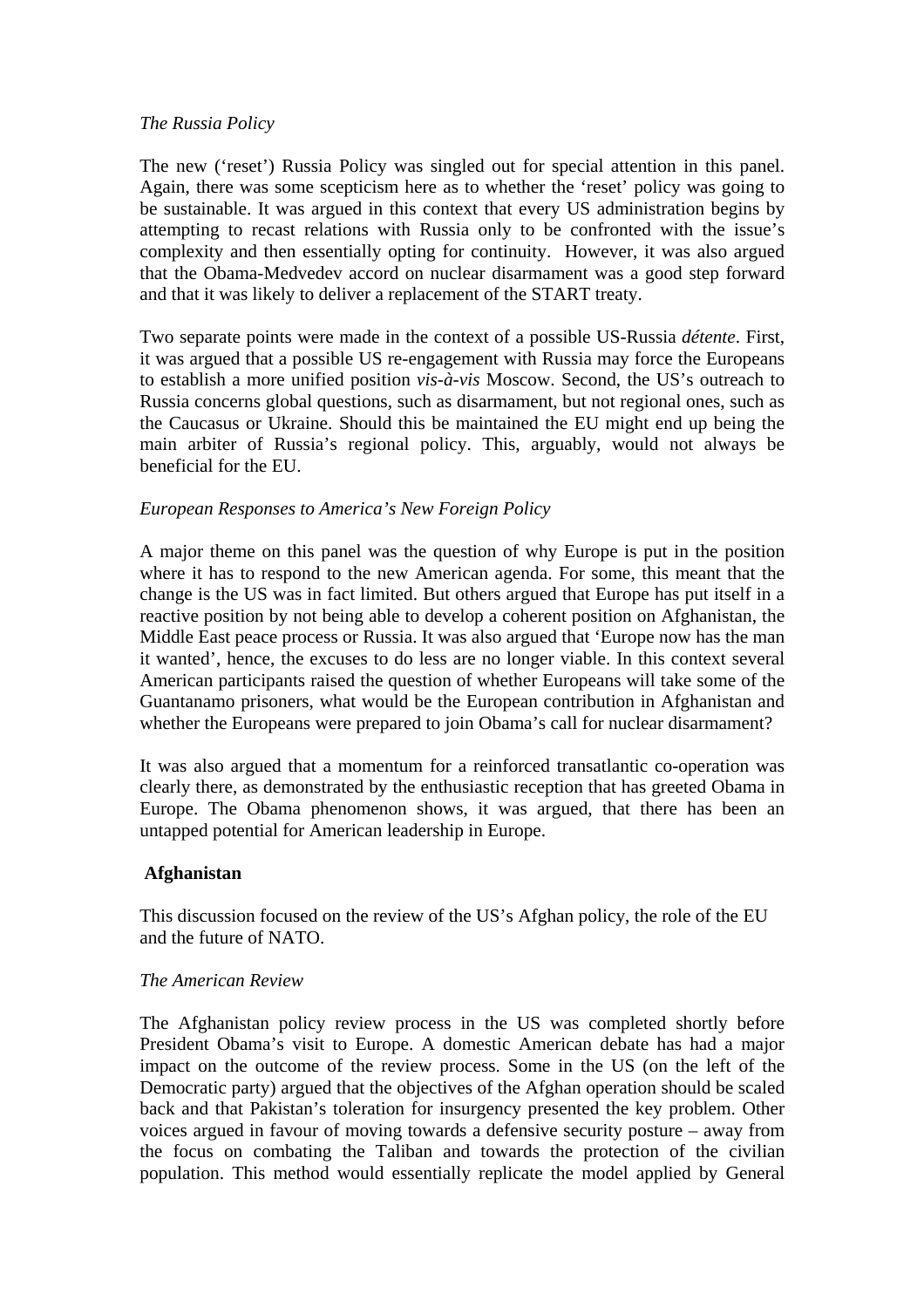Petraeus in Iraq. Still others argued in favour of a bottom-up strategy that would involve an outreach to all sectors of the Afghan population, including those that participate in the insurgency.

President Obama chose to incorporate all these perspectives into his review. As a result the review narrows the purpose of the mission (i.e. to the prevention of the resurgence of al Qaeda or other terrorist threats in Afghanistan) while at the same time expanding the scope of the mission (i.e. to counter-narcotics and the protection of the local population). The review also recommends the empowerment of local communities and it places much greater emphasis on Pakistan. One of the implications of the review, according to the speaker, is that the Europeans will be asked to do more to establish effective control over the territory.

Two types of comments on the US review were made by participants. First, some questioned if the review constituted an adequate response. For example, an argument was made that the review did not sufficiently address the issue of preventing civilian casualties among the Afghan population, which remained the biggest source of grievance for the Afghans and which was fuelling the insurgency. It was also argued that the review's narrowed focus on the prevention of the resurgence of al Qaeda may further erode public support for the operation in those European countries (like Germany) where the mission is presented as a nation-building and peacekeeping operation.

Second, there was criticism of the fact that the EU has not produced its own review paper or a strategy on Afghanistan. Related to this was the criticism of what was described as 'half-hearted' or 'weak' European engagement in both the NATO's ISAF mission and the EUPOL mission.

## *EU Role*

Afghanistan was a major item on the agenda of the EU-US summit in Prague. The US requested that the EU take a leading role in observing the August elections and it boost its contribution to police reform. In both cases the EU is looking for ways of providing support but much will depend on the arrangements reached between the EU and NATO, which may be blocked by Turkey.

In the discussion a question was posed as to whether the EU considers Afghanistan an CFSP/ESDP issue or whether it sees it exclusively as a NATO issue. There were split responses on this question. Some argued that the EU should not get more involved and that dealing with Afghanistan, including civilian operations, should be left exclusively to NATO and the US. However, others argued that leaving the issue to NATO would create an impression that this is essentially a US-led intervention which has been resented by regional powers and it is clear now that Afghanistan will not be stabilised without the co-operation of its neighbours.

The issue of capabilities was also raised in the discussion. It was argued that a greater EU involvement on the civilian side in Afghanistan would affect EU operations in Kosovo or Africa. Some American participants responded to this by saying that this is really a question of political will; if the EU could mobilise 5,000 personnel for the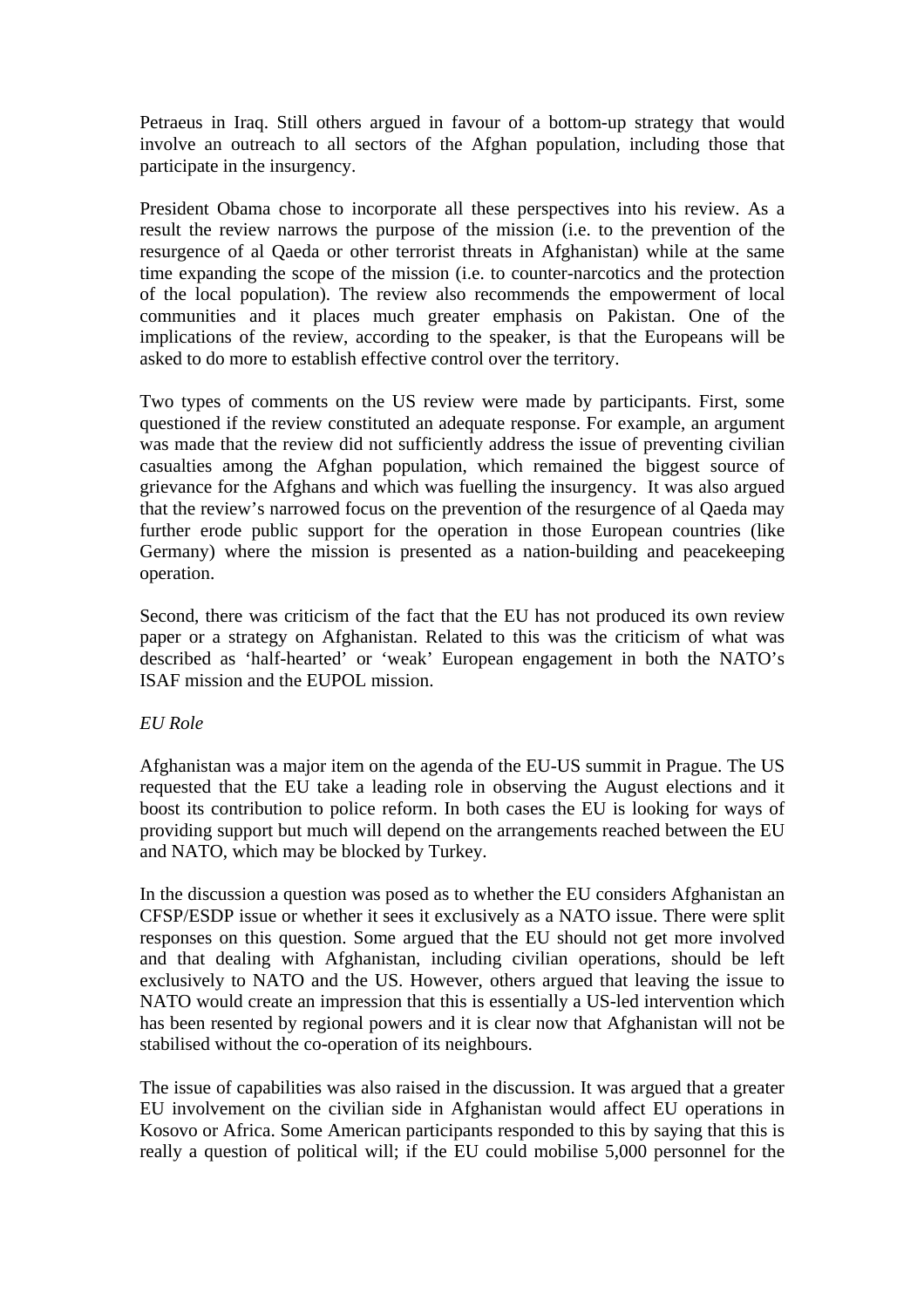mission in Kosovo, why can't it increase the size of the EUPOL mission beyond the current 200?

## *NATO*

Afghanistan has exposed serious cracks in NATO's unity. With some nations making more efforts than others, some operating under caveats and others suffering heavy casualties, it was argued that NATO's solidarity is virtually on the verge of collapse. It was also argued that the uneven burden-sharing means that in effect the ISAF operation is a 'coalition of the willing'. Some speakers were saying that, as reflected in public opinion, support for this operation is so low in Europe that no further increases in troop contributions are feasible. An American response to this was that the leaders in Europe have failed to make the case for engagement in Afghanistan.

# **Middle East Peace Process**

The panel's key question was: is the two-state solution still a viable option or not? The incremental approach of moving towards a Palestinian state, as prescribed by the Oslo agreement, has not worked. Should we abandon the incremental approach in favour of a 'big bang' solution? The other issues that dominated this discussion were the US's Middle East policy and US-Israeli relations, the role of Iran and the role of the EU.

# *Towards a Palestinian State/ US-Israeli relations*

None of the speakers questioned the viability of the two-state solution and most of them argued that it is still the best option. However, there was also a consensus that the incremental approach has not worked. In this context, one of the speakers argued against returning to the so-called Clinton Parameters and proposed looking rather at the model offered by the Madrid Framework.

The speakers were also arguing that the US's policy on the peace process is evolving – as evidenced in the appointment of special envoy George Mitchell and the more open attitude towards the possibility of a national unity government – however, at this point in time it is too early to say how far-reaching this change would be. Still, it is certain, it was argued, that the Obama administration will not abandon its commitment to a two-state solution. This is one of the reasons why US-Israeli relations are expected to suffer after the election of the right-wing government of Netanyahu, who has not committed himself to the two-state solution. It was also argued that the influence of the pro-Likud lobby (such as AIPEC) in the US is now tainted with controversy, hence its impact is weaker.

## *Iran*

The role of Iran as a potential spoiler in the peace process was also discussed. Most speakers argued that Iran will continue to link the nuclear issue with its attitude towards the peace process and its support for Hamas. Tehran is aware that it may lose its leverage on the peace process, hence, it has begun to portray the issue as a broader Islamic issue and not just an Arab matter. However, it was also argued that once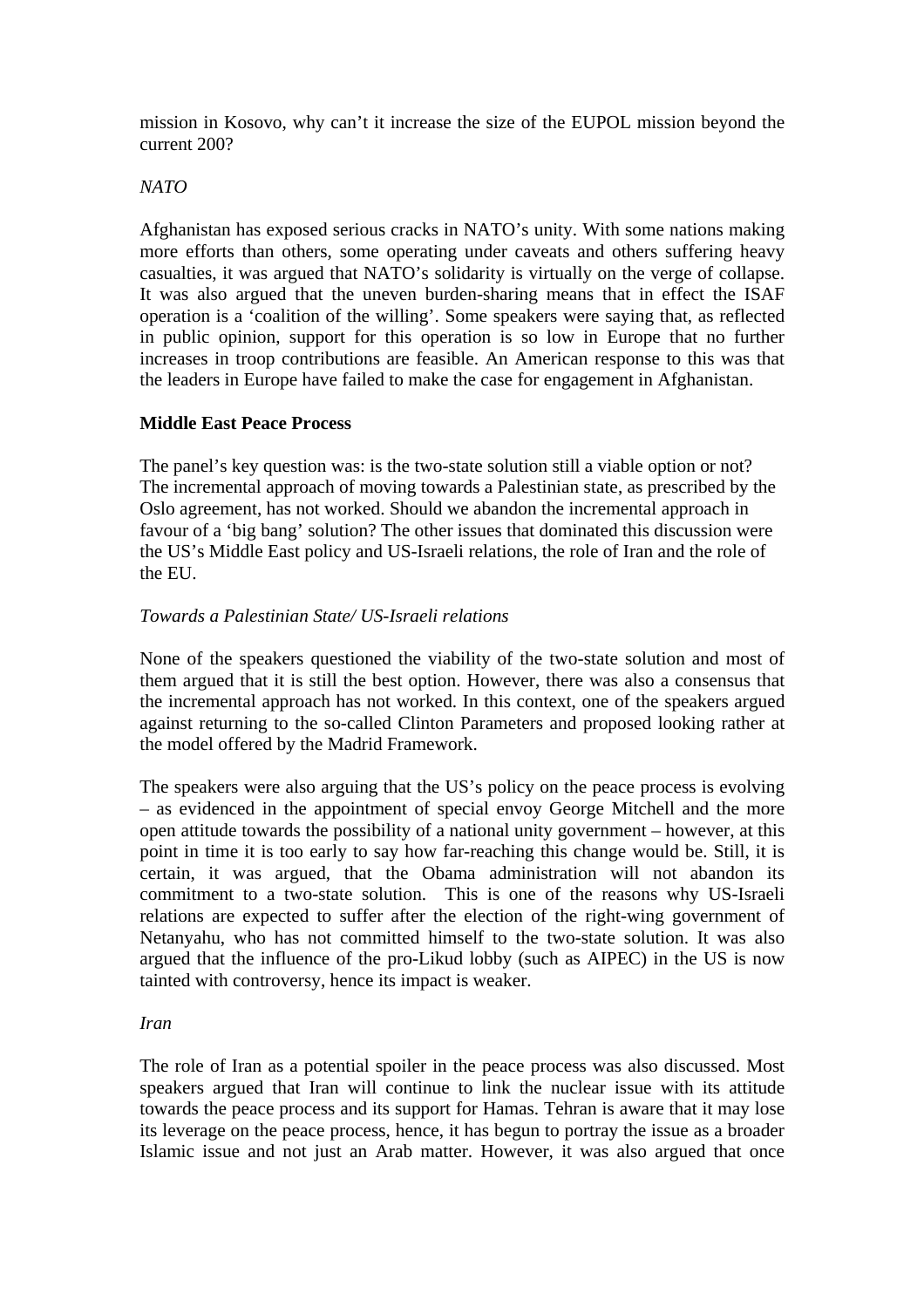Hamas become engaged in the political process, Tehran would lose all its current leverage.

Iran wants to engage with the US and for that it is prepared to sacrifice a lot. But Iran will not back down on the nuclear issue, at the minimum it wants to achieve the status of a threshold state (not actually in the possession of but being able to produce the bomb in a short space of time).

# *The role of the EU*

Some argued that the Europeans should return to their former policy of a greater sympathy with the Palestinians. This would not only be more consistent with the traditional European approach but it could also potentially mean that the EU would be able to regain some of its influence in the region. Moreover, by being seen as more pro-Palestinian the EU might also be more able to exercise a more effective and restraining influence on the Palestinian actors. However, as for now, it was argued that some Europeans states, especially the UK, Germany and the Netherlands, support the Israeli position almost unconditionally. Many speakers argued in favour of ending the boycott of Hamas. One of the speakers, while not objecting to the engagement of Hamas, argued that the Europeans should not forget about Fatah and especially about the people outside of Abbas's inner circle.

# **EU-US Relations**

This panel reflected on the place of the EU in the US's foreign policy, the question of EU-NATO relations and the priorities that should dominate the EU-US bilateral agenda.

## *The EU in US foreign policy*

The EU-US summit, which took place a day before the seminar, was clearly overshadowed by the NATO summit and even more so by the G20 summit. As a result the EU did not feature very prominently during President Obama's European trip. The view expressed by one of the speakers that despite the G20 initiative the EU-US economic dialogue remains very important was not challenged. However, the relevance of the EU as a political actor is much weaker.

A speaker argued that one of the main reasons why the Prague summit was marginalised was because the EU and the US differ on what should be prioritised. Another speaker argued that the EU provides no more than an added value in transatlantic relations, the foundations of which are bilateral relations between the US and individual member states of the EU. However, it was argued further, some essential issues of major importance for the Obama administration – such as the economy, energy and climate change – are addressed within the EU-US format. The EU is also beginning to play a growing role as a security partner for the US. For example, the Prague meeting addressed the EU's involvement in the civilian side of the operation in Afghanistan – which was identified as essential in the American review.